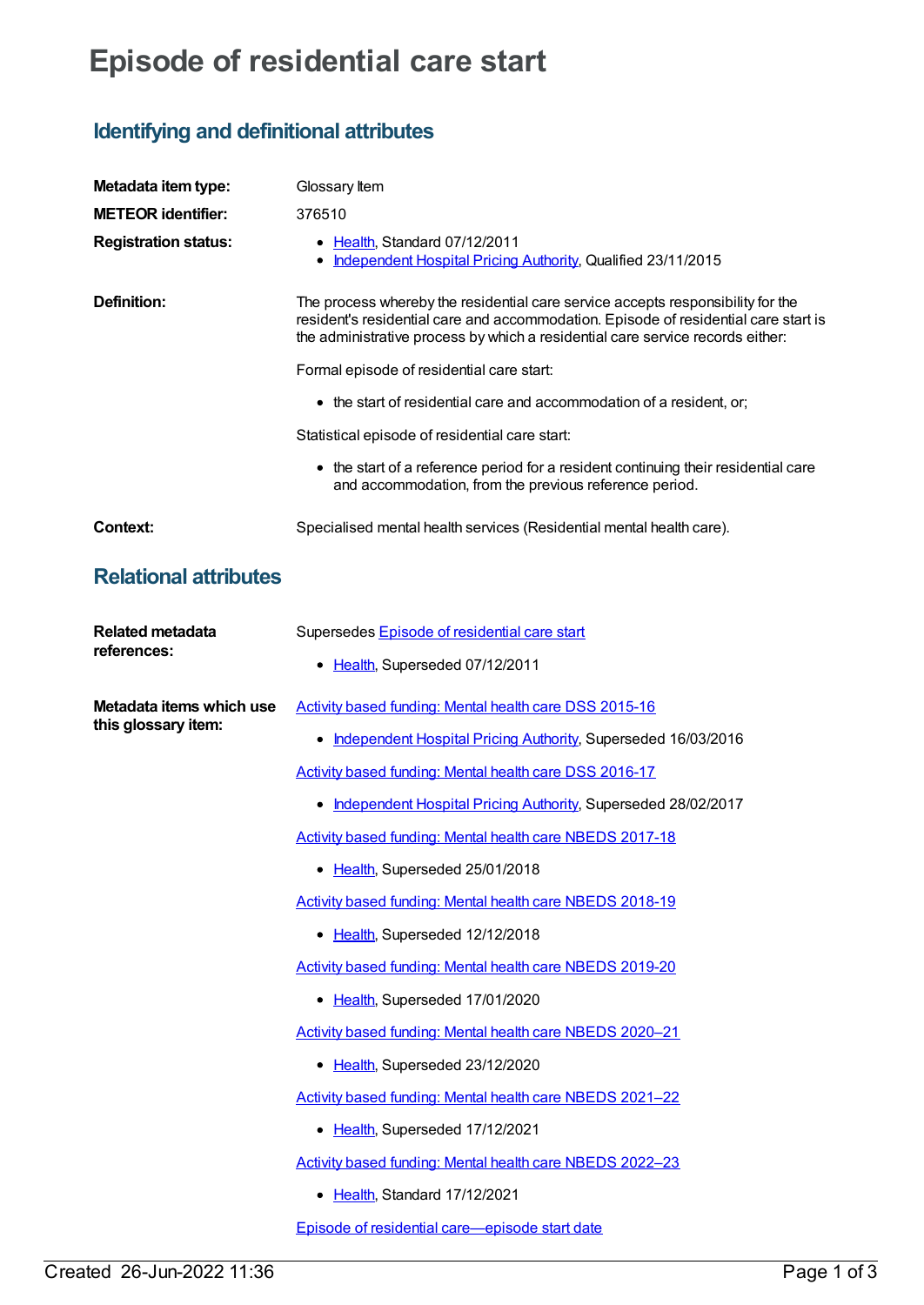- ACT Health [\(retired\)](https://meteor.aihw.gov.au/RegistrationAuthority/9), Candidate 09/08/2018
- [Health](https://meteor.aihw.gov.au/RegistrationAuthority/12), Superseded 12/12/2018

Episode of residential [care—episode](https://meteor.aihw.gov.au/content/723210) start date

• [Health](https://meteor.aihw.gov.au/RegistrationAuthority/12), Standard 16/01/2020

Episode of residential [care—episode](https://meteor.aihw.gov.au/content/707514) start date, DDMMYYYY

• [Health](https://meteor.aihw.gov.au/RegistrationAuthority/12), Superseded 16/01/2020

Episode of residential [care—episode](https://meteor.aihw.gov.au/content/417636) start date, DDMMYYYY

• [Health](https://meteor.aihw.gov.au/RegistrationAuthority/12), Superseded 07/03/2014

Episode of residential [care—episode](https://meteor.aihw.gov.au/content/534048) start date, DDMMYYYY

- ACT Health [\(retired\)](https://meteor.aihw.gov.au/RegistrationAuthority/9), Candidate 09/08/2018
- [Health](https://meteor.aihw.gov.au/RegistrationAuthority/12), Superseded 12/12/2018

Episode of residential [care—episode](https://meteor.aihw.gov.au/content/723194) start date, DDMMYYYY

• [Health](https://meteor.aihw.gov.au/RegistrationAuthority/12), Standard 16/01/2020

Episode of residential [care—episode](https://meteor.aihw.gov.au/content/417615) start mode

• [Health](https://meteor.aihw.gov.au/RegistrationAuthority/12), Superseded 07/03/2014

Episode of residential [care—episode](https://meteor.aihw.gov.au/content/533526) start mode

- ACT Health [\(retired\)](https://meteor.aihw.gov.au/RegistrationAuthority/9), Candidate 09/08/2018
- [Health](https://meteor.aihw.gov.au/RegistrationAuthority/12), Superseded 16/01/2020

Episode of residential [care—episode](https://meteor.aihw.gov.au/content/723216) start mode

• [Health](https://meteor.aihw.gov.au/RegistrationAuthority/12), Standard 16/01/2020

Episode of residential [care—episode](https://meteor.aihw.gov.au/content/525026) start mode, code N

- ACT Health [\(retired\)](https://meteor.aihw.gov.au/RegistrationAuthority/9), Candidate 09/08/2018
- [Health](https://meteor.aihw.gov.au/RegistrationAuthority/12), Superseded 16/01/2020

Episode of residential [care—episode](https://meteor.aihw.gov.au/content/723196) start mode, code N

• [Health](https://meteor.aihw.gov.au/RegistrationAuthority/12), Standard 16/01/2020

Episode of residential [care—episode](https://meteor.aihw.gov.au/content/417521) start mode, code N

• [Health](https://meteor.aihw.gov.au/RegistrationAuthority/12), Superseded 07/03/2014

Mental health [establishments](https://meteor.aihw.gov.au/content/468195) NMDS 2012-13

• [Health](https://meteor.aihw.gov.au/RegistrationAuthority/12), Superseded 07/02/2013

Mental health [establishments](https://meteor.aihw.gov.au/content/493652) NMDS 2013-14

• [Health](https://meteor.aihw.gov.au/RegistrationAuthority/12), Superseded 07/03/2014

Mental health [establishments](https://meteor.aihw.gov.au/content/546889) NMDS 2014-15

• [Health](https://meteor.aihw.gov.au/RegistrationAuthority/12), Superseded 13/11/2014

Mental health [establishments](https://meteor.aihw.gov.au/content/565661) NMDS 2015-16

• [Health](https://meteor.aihw.gov.au/RegistrationAuthority/12), Superseded 04/09/2015

Mental health [establishments](https://meteor.aihw.gov.au/content/605829) NMDS 2016-17

• [Health](https://meteor.aihw.gov.au/RegistrationAuthority/12), Superseded 17/08/2017

Mental health [establishments](https://meteor.aihw.gov.au/content/645723) NMDS 2017–18

• [Health](https://meteor.aihw.gov.au/RegistrationAuthority/12), Superseded 25/01/2018